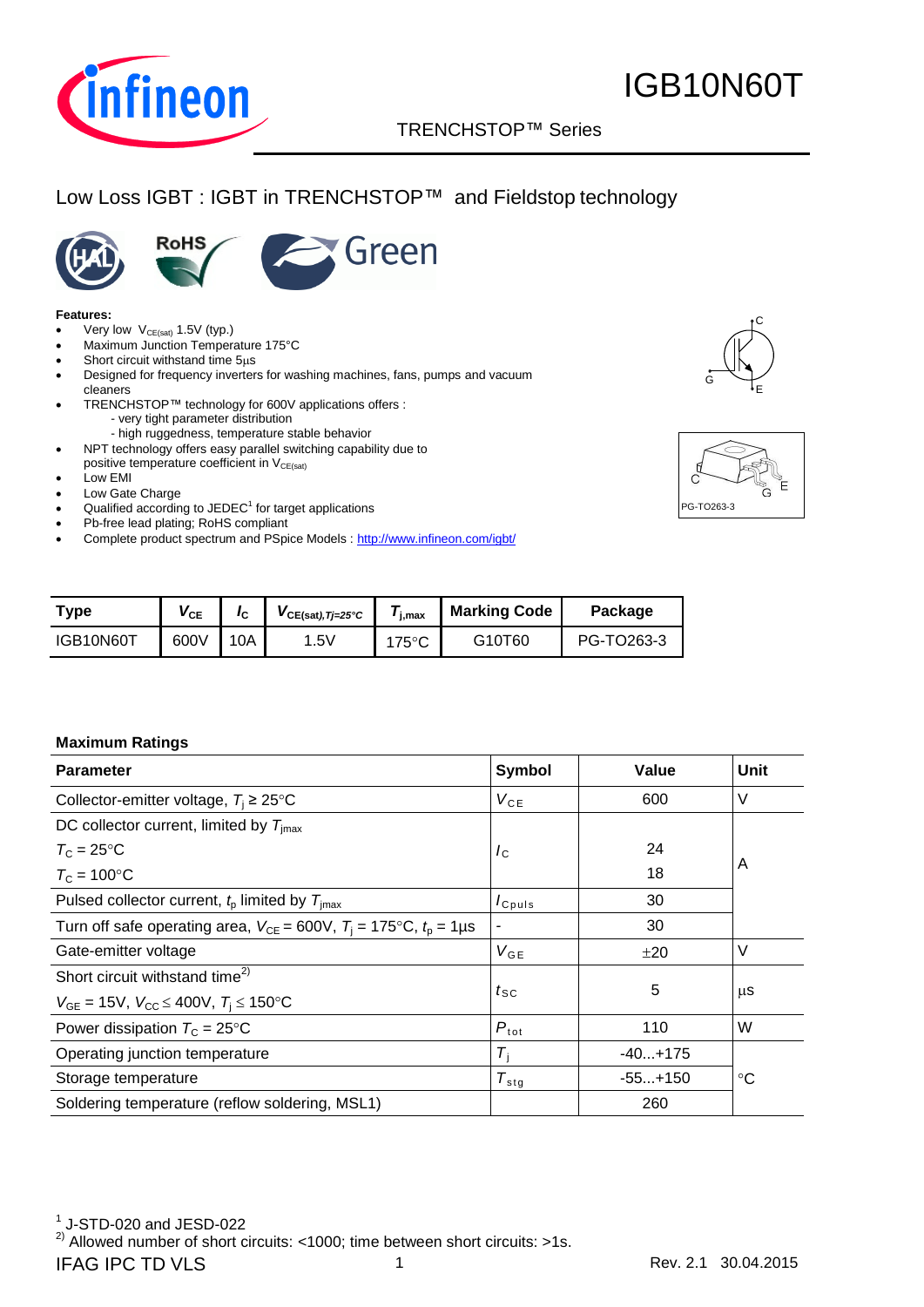

#### TRENCHSTOP™ Series

#### **Thermal Resistance**

| <b>Parameter</b>         | <b>Symbol</b> | <b>Conditions</b>   | Max. Value | Unit |
|--------------------------|---------------|---------------------|------------|------|
| <b>Characteristic</b>    |               |                     |            |      |
| IGBT thermal resistance, | $R_{thJC}$    |                     | 1.35       | K/W  |
| junction - case          |               |                     |            |      |
| Thermal resistance,      | $R_{thJA}$    | Footprint           | 65         |      |
| junction - ambient       |               | 6cm <sup>2</sup> Cu | 40         |      |

#### **Electrical Characteristic,** at  $T_j = 25 \text{ °C}$ , unless otherwise specified

| <b>Parameter</b>                     |                  | <b>Conditions</b>                  | Value |      |      | Unit   |
|--------------------------------------|------------------|------------------------------------|-------|------|------|--------|
|                                      | Symbol           |                                    | min.  | typ. | max. |        |
| <b>Static Characteristic</b>         |                  |                                    |       |      |      |        |
| Collector-emitter breakdown voltage  | $V_{(BR)CES}$    | $V_{GE} = 0V$ , $I_C = 0.2mA$      | 600   |      |      | $\vee$ |
| Collector-emitter saturation voltage | $V_{CE(sat)}$    | $V_{GE}$ = 15V, $I_C$ =10A         |       |      |      |        |
|                                      |                  | $T_i = 25^{\circ}C$                |       | 1.5  | 2.05 |        |
|                                      |                  | $T_i = 175$ °C                     |       | 1.8  |      |        |
| Gate-emitter threshold voltage       | $V_{GE(th)}$     | $I_c = 0.3$ m A, $V_{cF} = V_{cF}$ | 4.1   | 4.6  | 5.7  |        |
| Zero gate voltage collector current  | $I_{CES}$        | $V_{CF} = 600V,$<br>$V_{GF} = 0V$  |       |      |      | μA     |
|                                      |                  | $T_i = 25^{\circ}C$                |       |      | 40   |        |
|                                      |                  | $T_i = 175$ °C                     |       |      | 1000 |        |
| Gate-emitter leakage current         | $I_{\text{GES}}$ | $V_{CE} = 0V, V_{GE} = 20V$        |       |      | 100  | nA     |
| Transconductance                     | $g_{\rm fs}$     | $V_{CF} = 20V, I_C = 10A$          |       | 6    |      | S      |
| Integrated gate resistor             | $R_{Gint}$       |                                    |       | none |      | Ω      |

#### **Dynamic Characteristic**

| Input capacitance                             | $C_{iss}$           | $V_{CE} = 25V$ ,                                                            | 551 | pF |
|-----------------------------------------------|---------------------|-----------------------------------------------------------------------------|-----|----|
| Output capacitance                            | $C_{\text{oss}}$    | $V_{GE} = 0V$ ,                                                             | 40  |    |
| Reverse transfer capacitance                  | $C_{rss}$           | $f=1$ MHz                                                                   | 17  |    |
| Gate charge                                   | $Q_{\mathsf{Gate}}$ | $V_{\text{CC}} = 480 \text{V}$ , $I_{\text{C}} = 10 \text{A}$               | 62  | nC |
|                                               |                     | $V_{GF}$ =15V                                                               |     |    |
| Internal emitter inductance                   | L <sub>F</sub>      |                                                                             | 7   | nH |
| measured 5mm (0.197 in.) from case            |                     |                                                                             |     |    |
| Short circuit collector current <sup>1)</sup> | $I_{C(SC)}$         | $V_{GE}$ =15V, $t_{SC}$ ≤5µs<br>$V_{\rm CC} = 400V,$<br>$T_i = 25^{\circ}C$ | 100 | A  |

#### **Switching Characteristic, Inductive Load, at**  $T_i=25$  **°C**

| <b>Parameter</b>           | <b>Conditions</b><br>Symbol |                       | Value |      |      |      |
|----------------------------|-----------------------------|-----------------------|-------|------|------|------|
|                            |                             |                       | min.  | typ. | max. | Unit |
| <b>IGBT Characteristic</b> |                             |                       |       |      |      |      |
| Turn-on delay time         | $I_{d(on)}$                 | $T_i = 25^{\circ}C$ . |       | 12   | ۰    | ns   |

 $1)$  Allowed number of short circuits: <1000; time between short circuits: >1s.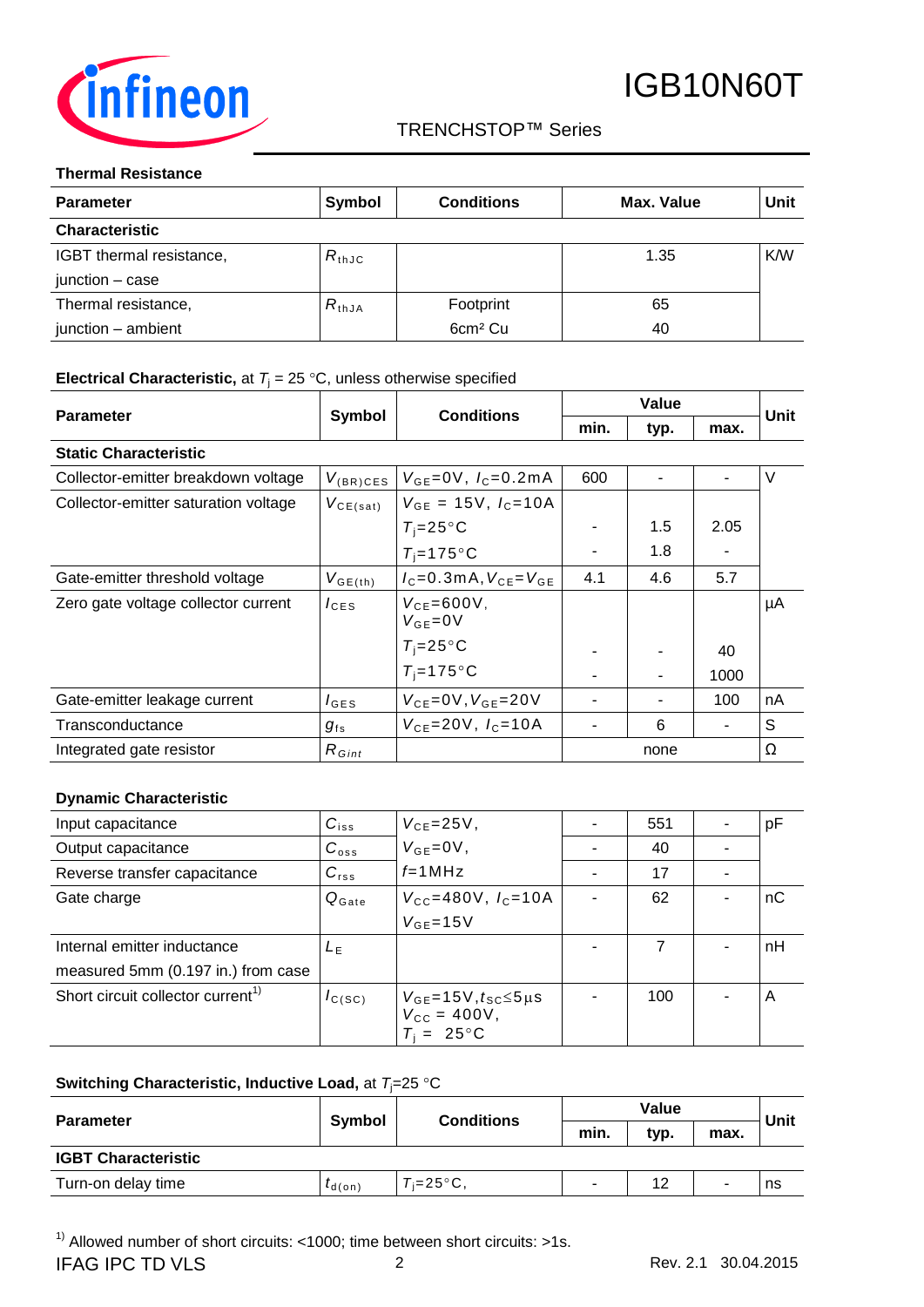

## TRENCHSTOP™ Series

| Rise time              |                     | $V_{\rm CC} = 400V, I_{\rm C} = 10A$<br>$V_{GE} = 0/15V, r_G = 23\Omega,$ |      |    |
|------------------------|---------------------|---------------------------------------------------------------------------|------|----|
| Turn-off delay time    | $t_{d(\text{off})}$ | $L_{\sigma}$ =60nH, $C_{\sigma}$ =40pF                                    | 215  |    |
| Fall time              |                     |                                                                           | 38   |    |
| Turn-on energy         | $E_{\rm on}$        | $L_{\sigma}$ , $C_{\sigma}$ from Fig. E<br>Energy losses include          | 0.16 | mJ |
| Turn-off energy        | $E_{\text{off}}$    | "tail" and diode reverse                                                  | 0.27 |    |
| Total switching energy | $E_{ts}$            | recovery.                                                                 | 0.43 |    |

### **Switching Characteristic, Inductive Load, at**  $T_j$ **=175 °C**

| <b>Parameter</b>           | <b>Conditions</b><br>Symbol |                                                                                  | Value |      |      | Unit |
|----------------------------|-----------------------------|----------------------------------------------------------------------------------|-------|------|------|------|
|                            |                             |                                                                                  | min.  | typ. | max. |      |
| <b>IGBT Characteristic</b> |                             |                                                                                  |       |      |      |      |
| Turn-on delay time         | $t_{\text{d}(on)}$          | $T_i = 175$ °C,                                                                  |       | 10   |      | ns   |
| Rise time                  | $t_{\rm r}$                 | $V_{\text{CC}} = 400V, I_{\text{C}} = 10A,$<br>$V_{GE} = 0/15V, r_G = 23\Omega,$ |       | 11   |      |      |
| Turn-off delay time        | $t_{d(\text{off})}$         | $L_{\sigma} = 60$ nH, $C_{\sigma} = 40$ pF                                       |       | 233  |      |      |
| Fall time                  | $t_{\rm f}$                 |                                                                                  |       | 63   |      |      |
| Turn-on energy             | $E_{\text{on}}$             | $L_{\sigma}$ , $C_{\sigma}$ from Fig. E<br>Energy losses include                 |       | 0.26 |      | mJ   |
| Turn-off energy            | $E_{\text{off}}$            | "tail" and diode reverse                                                         |       | 0.35 |      |      |
| Total switching energy     | $E_{ts}$                    | recovery.                                                                        |       | 0.61 | ۰    |      |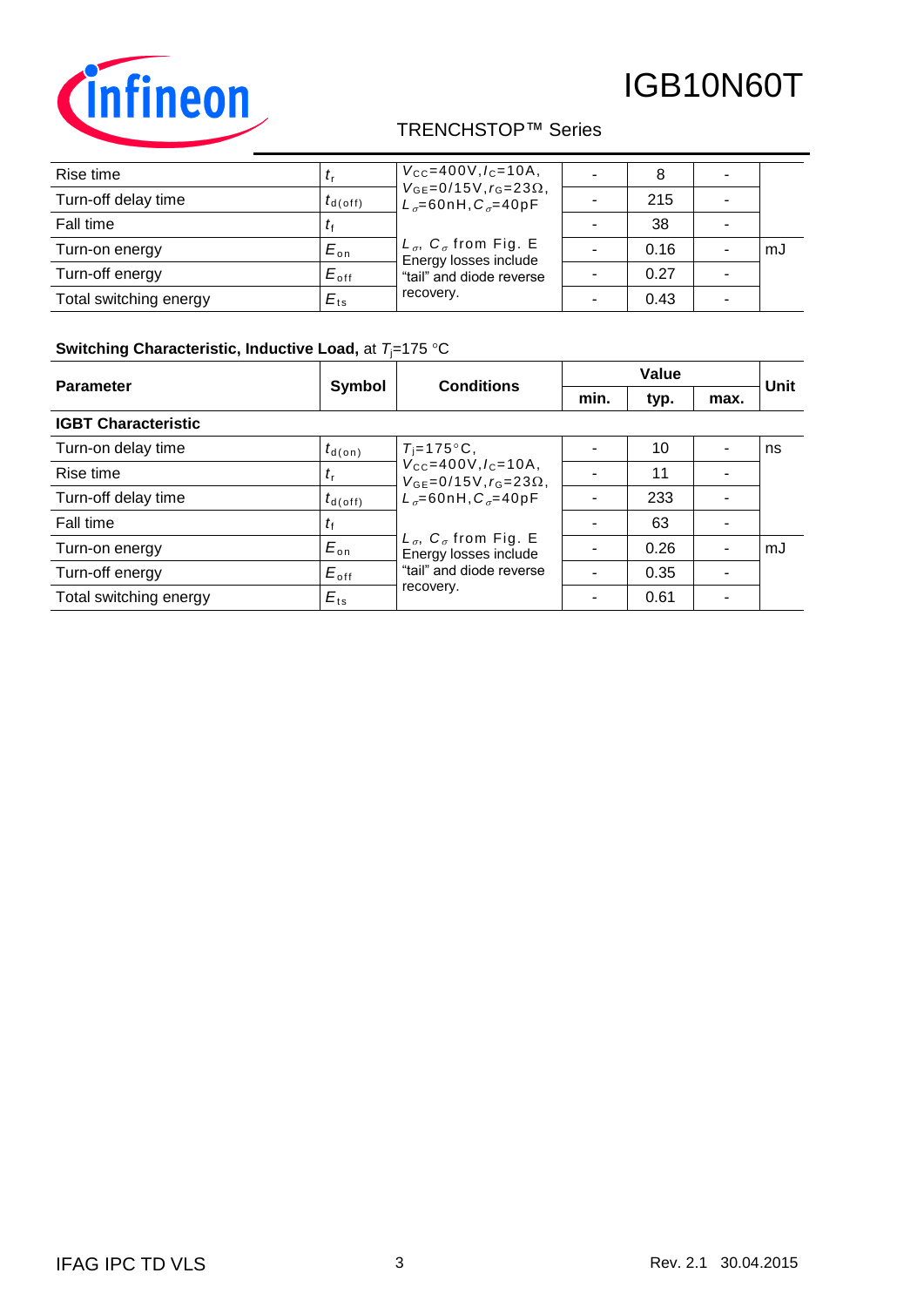

#### TRENCHSTOP™ Series p

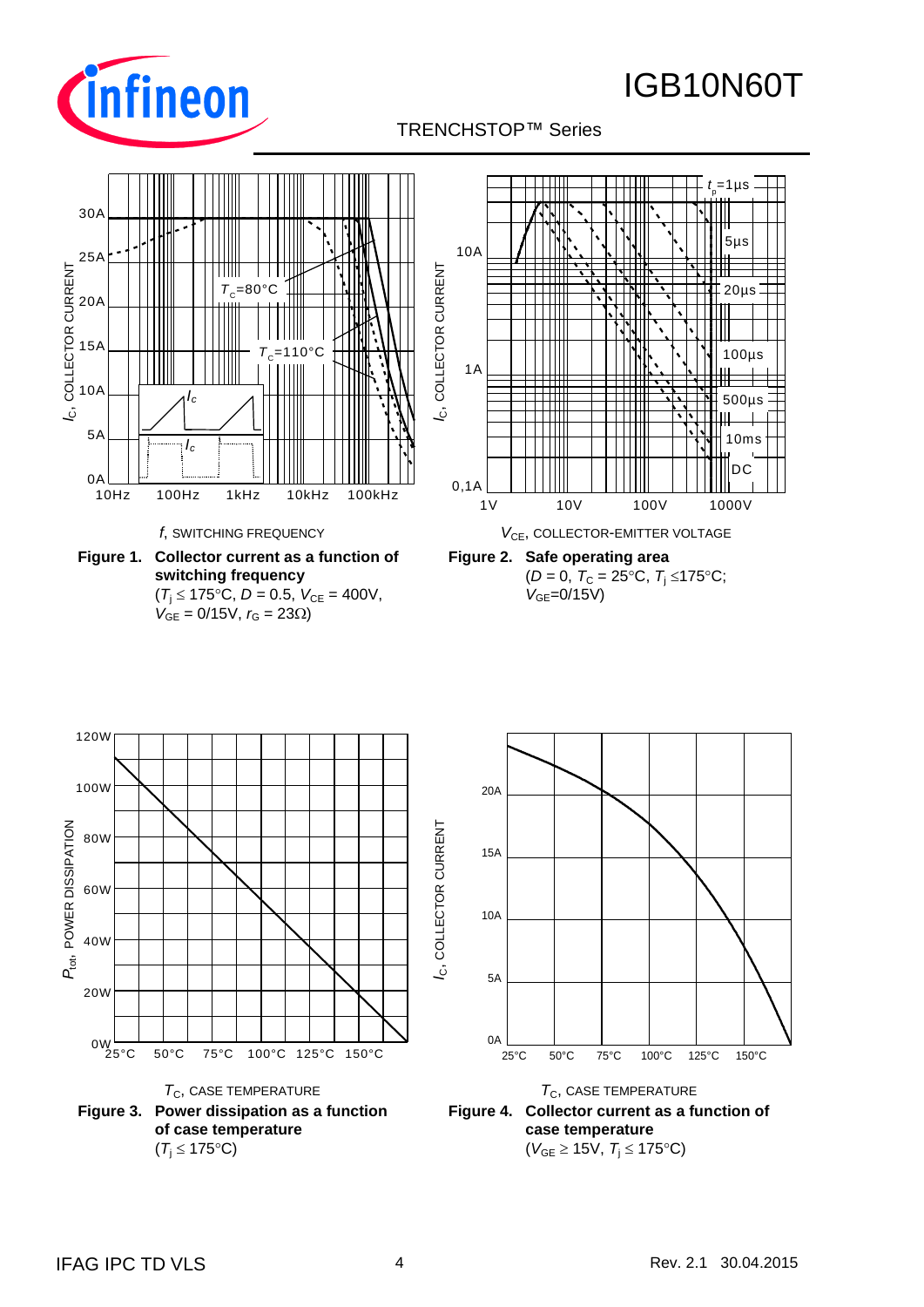

### TRENCHSTOP™ Series



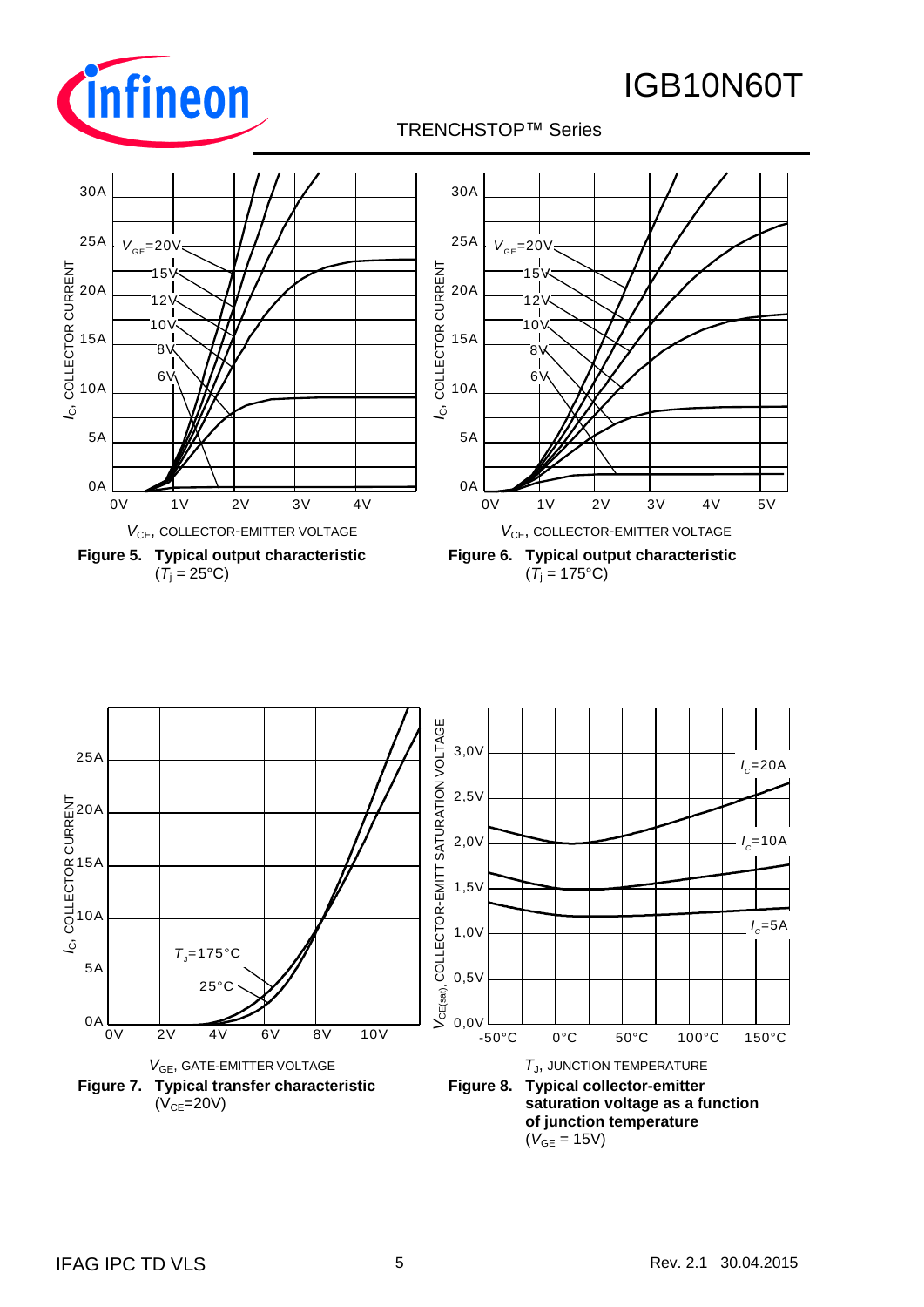



### TRENCHSTOP™ Series p

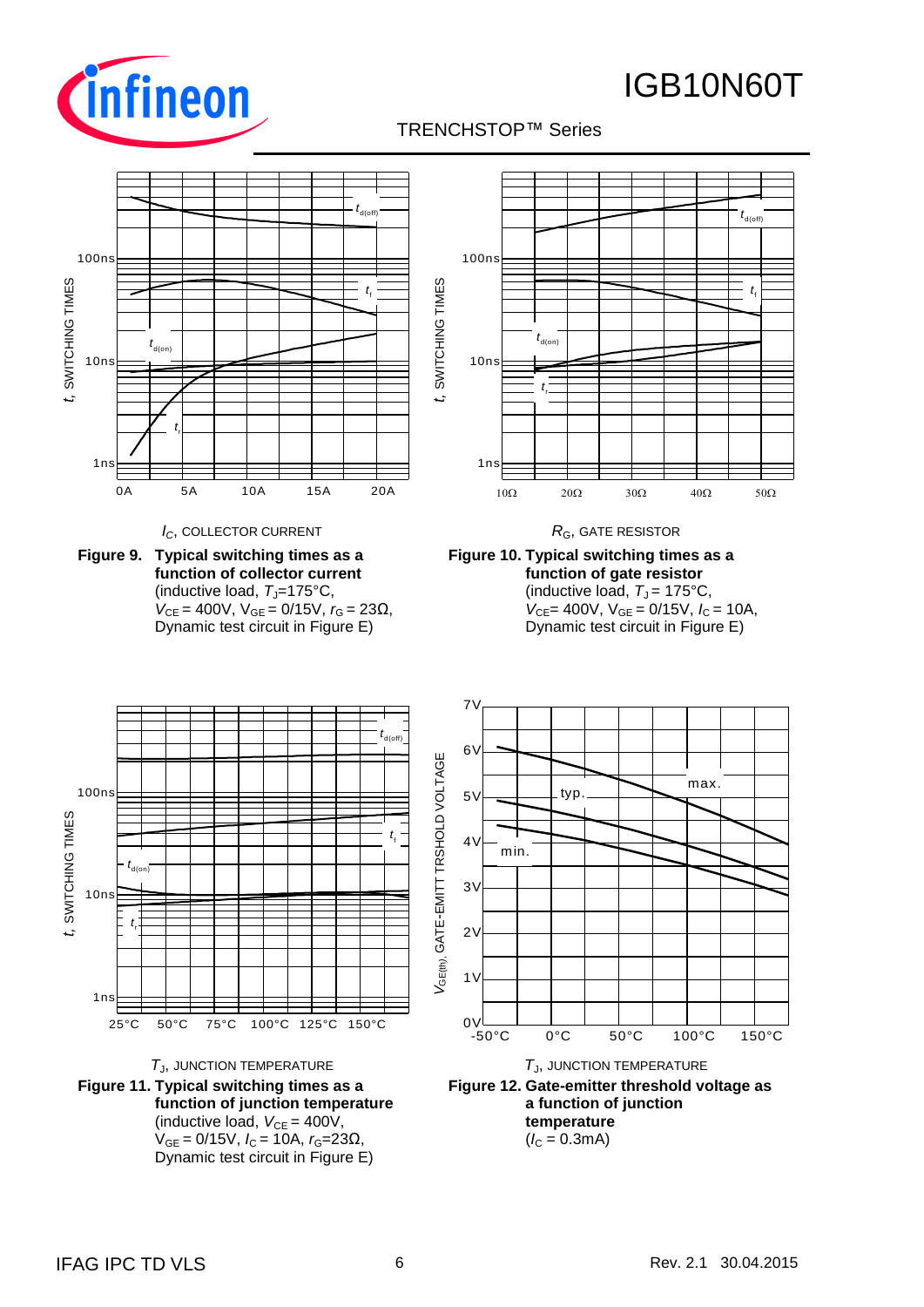

### TRENCHSTOP™ Series p



**Figure 15. Typical switching energy losses as a function of junction temperature** (inductive load,  $V_{CE} = 400V$ ,

50°C 100°C 150°C

 $V_{GE} = 0/15V$ ,  $I_C = 10A$ ,  $r_G = 23Ω$ , Dynamic test circuit in Figure E)



300V 350V 400V 450V 500V 550V

(inductive load,  $T_J = 175$ °C,  $V_{GE} = 0/15V$ ,  $I_C = 10A$ ,  $r_G = 23Ω$ , Dynamic test circuit in Figure E)

0,0mJ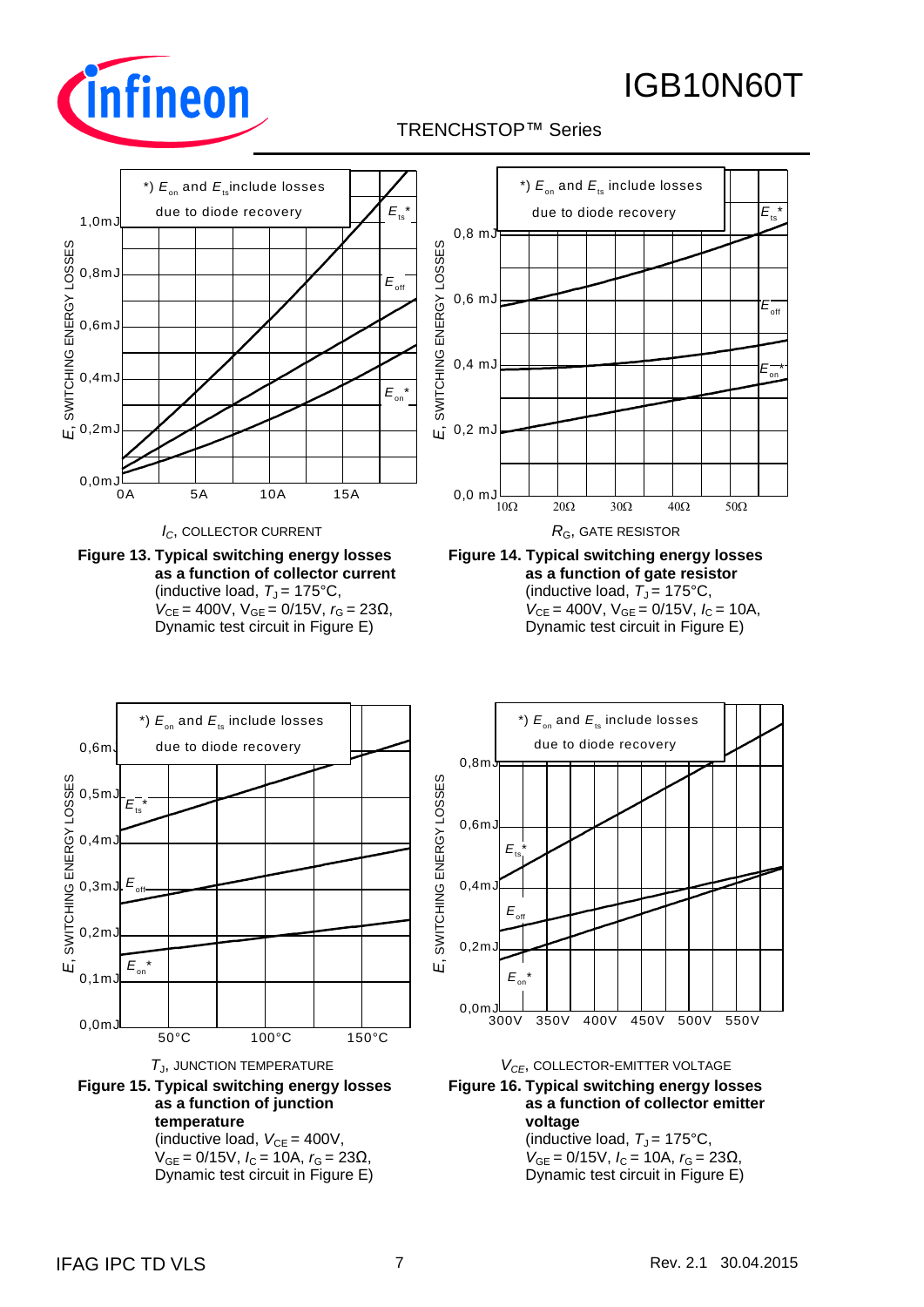

### TRENCHSTOP™ Series







10V 11V 12V 13V 14V 0µs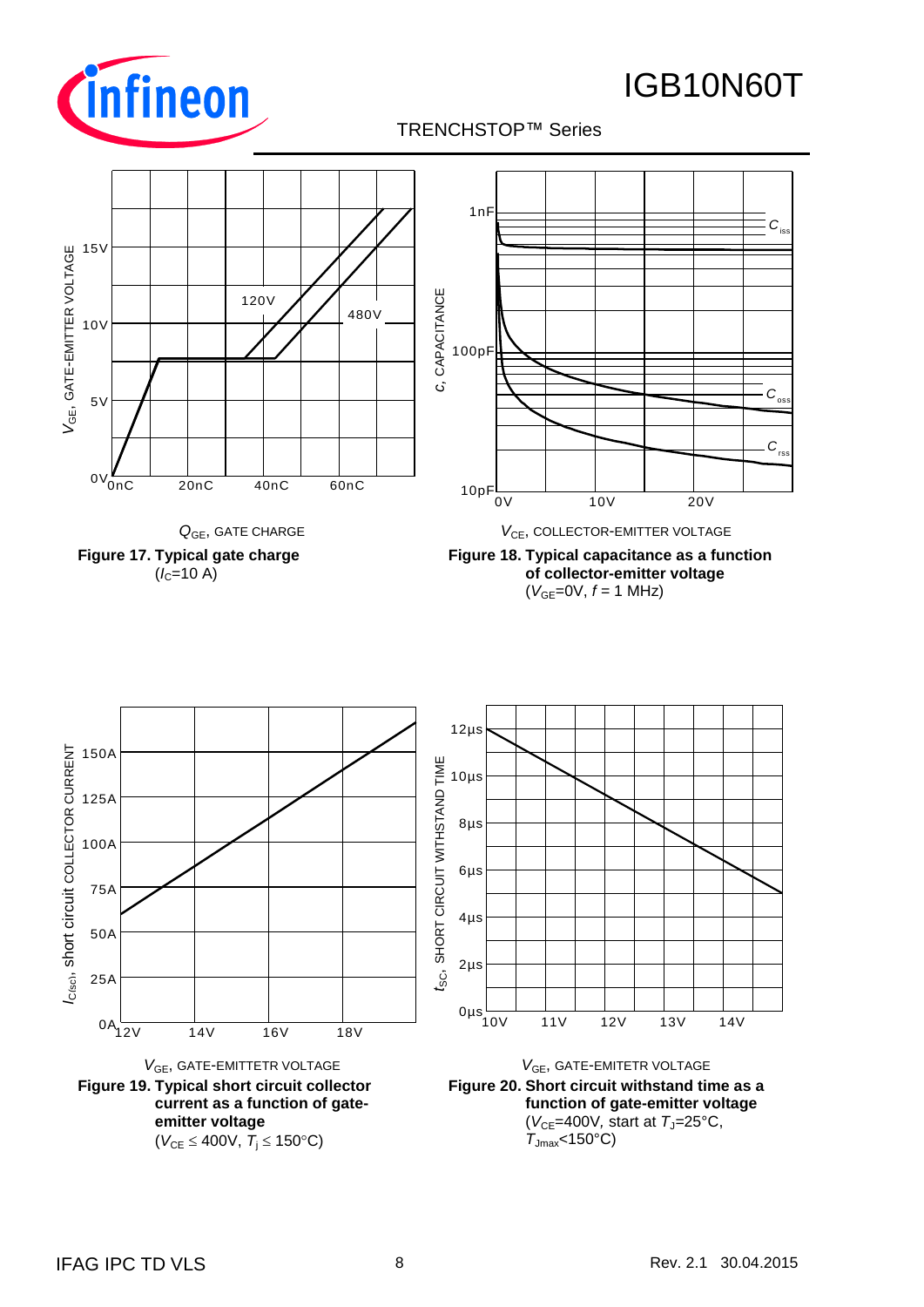

### TRENCHSTOP™ Series

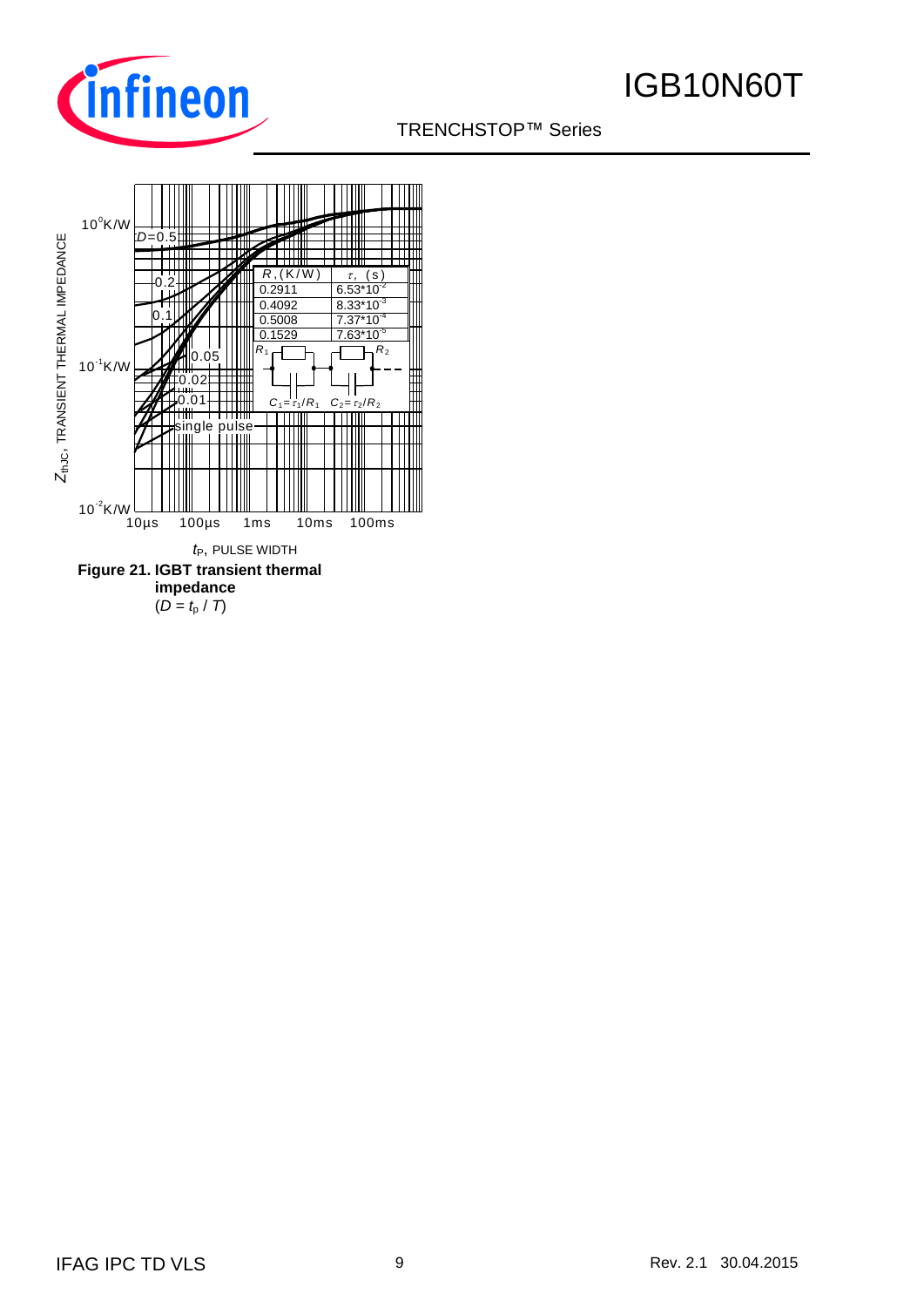

### TRENCHSTOP™ Series

PG-TO263-3





| <b>DIM</b>     | <b>MILLIMETERS</b> |                | <b>INCHES</b> |            |                     |
|----------------|--------------------|----------------|---------------|------------|---------------------|
|                | <b>MIN</b>         | <b>MAX</b>     | <b>MIN</b>    | <b>MAX</b> |                     |
| A              | 4.30               | 4.57           | 0.169         | 0.180      |                     |
| A1             | 0.00               | 0.25           | 0.000         | 0.010      |                     |
| ь              | 0.65               | 0.85           | 0.026         | 0.033      | DOCUMENT NO.        |
| b <sub>2</sub> | 0.95               | 1.15           | 0.037         | 0.045      | Z8B00003324         |
| c              | 0.33               | 0.65           | 0.013         | 0.026      | $0 -$               |
| c2             | 1.17               | 1.40           | 0.046         | 0.055      | <b>SCALE</b>        |
| D              | 8.51               | 9.45           | 0.335         | 0.372      |                     |
| D <sub>1</sub> | 7.10               | 7.90           | 0.280         | 0.311      |                     |
| E              | 9.80               | 10.31          | 0.386         | 0.406      | 5.<br>0             |
| E1             | 6.50               | 8.60           | 0.256         | 0.339      | 5                   |
| е              | 2.54               |                |               | 0.100      | 7.5mm               |
| e1             | 5.08               |                |               | 0.200      |                     |
| N              |                    | $\overline{2}$ |               | 2          | EUROPEAN PROJECTION |
| Η              | 14.61              | 15.88          | 0.575         | 0.625      |                     |
|                | 2.29               | 3.00           | 0.090         | 0.118      |                     |
| L1             | 0.70               | 1.60           | 0.028         | 0.063      |                     |
| L2             | 1.00               | 1.78           | 0.039         | 0.070      |                     |
| F1             | 16.05              | 16.25          | 0.632         | 0.640      |                     |
| F <sub>2</sub> | 9.30               | 9.50           | 0.366         | 0.374      | <b>ISSUE DATE</b>   |
| F3             | 4.50               | 4.70           | 0.177         | 0.185      | 30-08-2007          |
| F <sub>4</sub> | 10.70              | 10.90          | 0.421         | 0.429      |                     |
| F <sub>5</sub> | 3.65               | 3.85           | 0.144         | 0.152      | <b>REVISION</b>     |
| F6             | 1.25               | 1.45           | 0.049         | 0.057      | 01                  |
|                |                    |                |               |            |                     |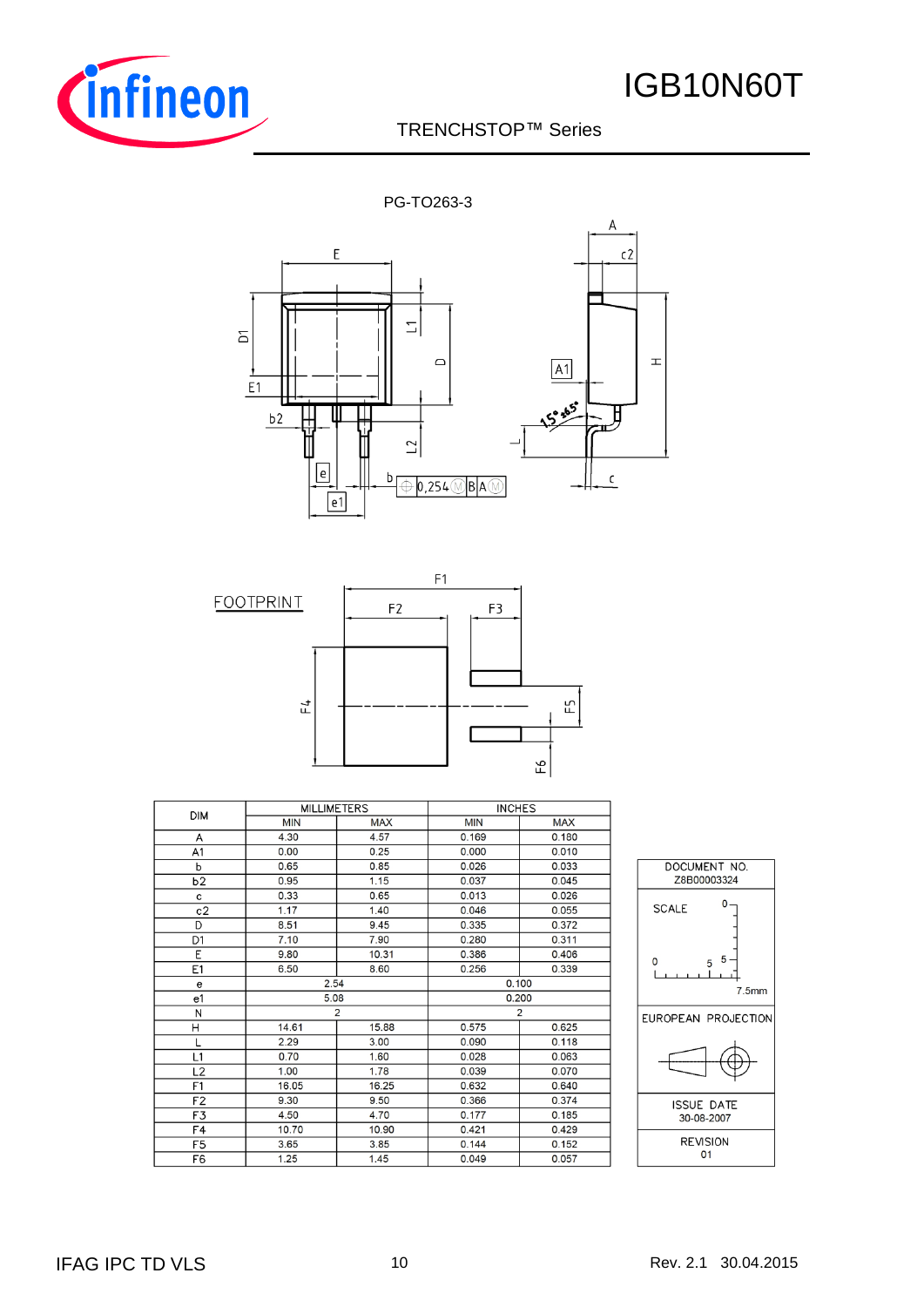

### TRENCHSTOP™ Series



**Figure B. Definition of switching losses**